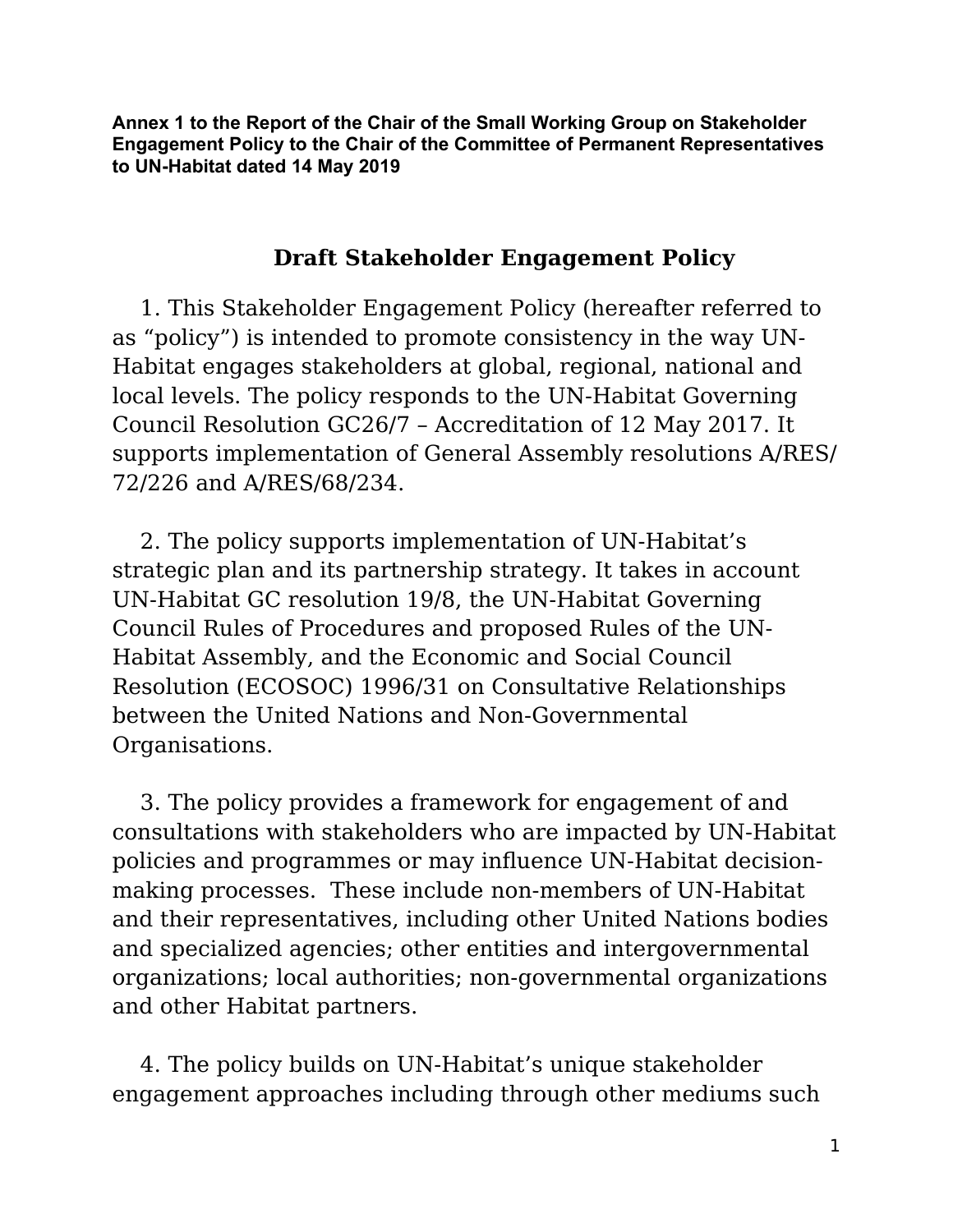as the World Urban Forum (WUF), the World Urban Campaign, and networks, partnerships and advisory boards. These and other platforms give voice to stakeholders, especially those often left behind, and promote the sharing of experiences, good practices, policies, and practical measures to address the challenges of providing adequate shelter for all and sustainable human settlements in a rapidly urbanizing world.

5. The policy focuses on stakeholders' consultations in UN-Habitat intergovernmental processes through accreditation, engagement in UN-Habitat work, and partnerships for sustainable urban development within the context of the NUA and SDGs with the intent to contributing to the overall achievement of the strategic vision of UN-Habitat.

#### **A. Enhanced stakeholder engagement and consultation in UN-Habitat work**

1. UN-Habitat will encourage exchange of expertise, best practices and innovative solutions in support of sustainable urbanization and facilitate networking and the exchange of knowledge between stakeholders and UN-Habitat programmes, to strengthen and improve capacities for addressing the challenges posed by rapid urbanization.

2. Stakeholders shall be consulted during the design, implementation, monitoring and evaluation of UN-Habitat policies and programmes. Stakeholders Advisory Groups on sustainable urban development comprising of experts from diverse backgrounds, existing UN-Habitat Networks/groups and geographical locations may be appointed by the Executive Director in their individual capacity and based on experience, to advise UN-Habitat.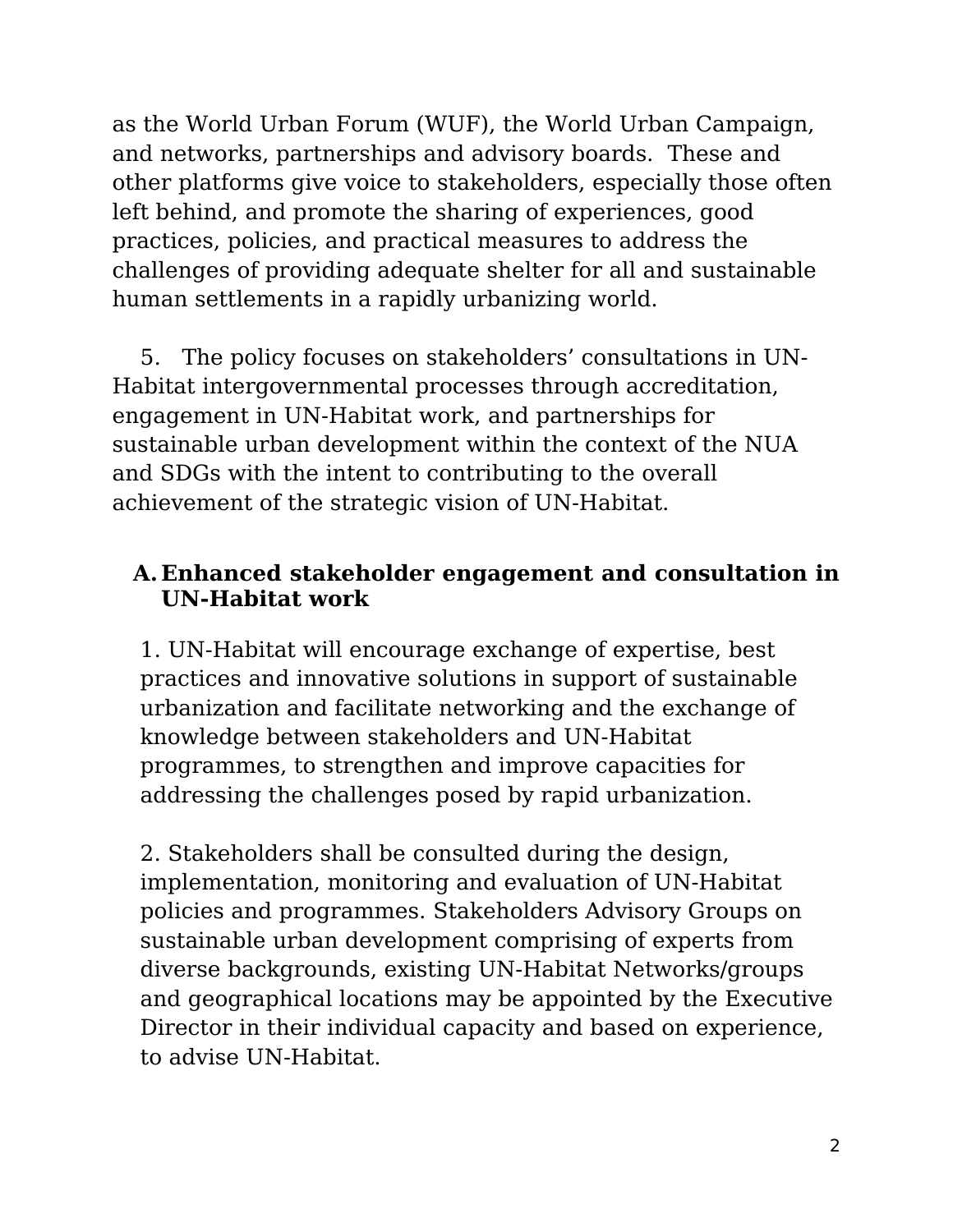3. Stakeholders shall be involved in implementation, follow-up, review and monitoring of the New Urban Agenda and relevant SDGs including the preparation of relevant reports on implementation of the Sustainable Development Goals, especially SDG11 and the quadrennial report on the NUA. Stakeholders shall be invited to participate in Expert Group Meetings, Advisory Boards and other mechanisms set up to facilitate report preparations, as appropriate, and within available resources. This may include encouragement of local tripartite meetings for example, with local governments, trade unions and business communities working together on specific issues.

4. UN-Habitat will strengthen stakeholder intelligence to identify strategic partners and increase collaboration for joint actions, leverage resources and mobilize various forms of investments in urbanization (from traditional and nontraditional sources). This may include working with the private sector, member states, development partners, philanthropists, foundations, civil society and other stakeholders.

5. UN-Habitat will utilize various forms of information, communication and technology including the use of webinars to facilitate stakeholder engagement and consultations on policy and programme matters. Through the Partnership Information Management System UN-Habitat will provide an on-line platform for internal and external use, especially to improve communication and exchange of information across partnerships groups and with UN-Habitat programmes.

6. UN-Habitat will support, upon request and within available resources, Members States and stakeholders' efforts to increase advocacy, communication, and partnerships for sustainable urbanization and human settlements development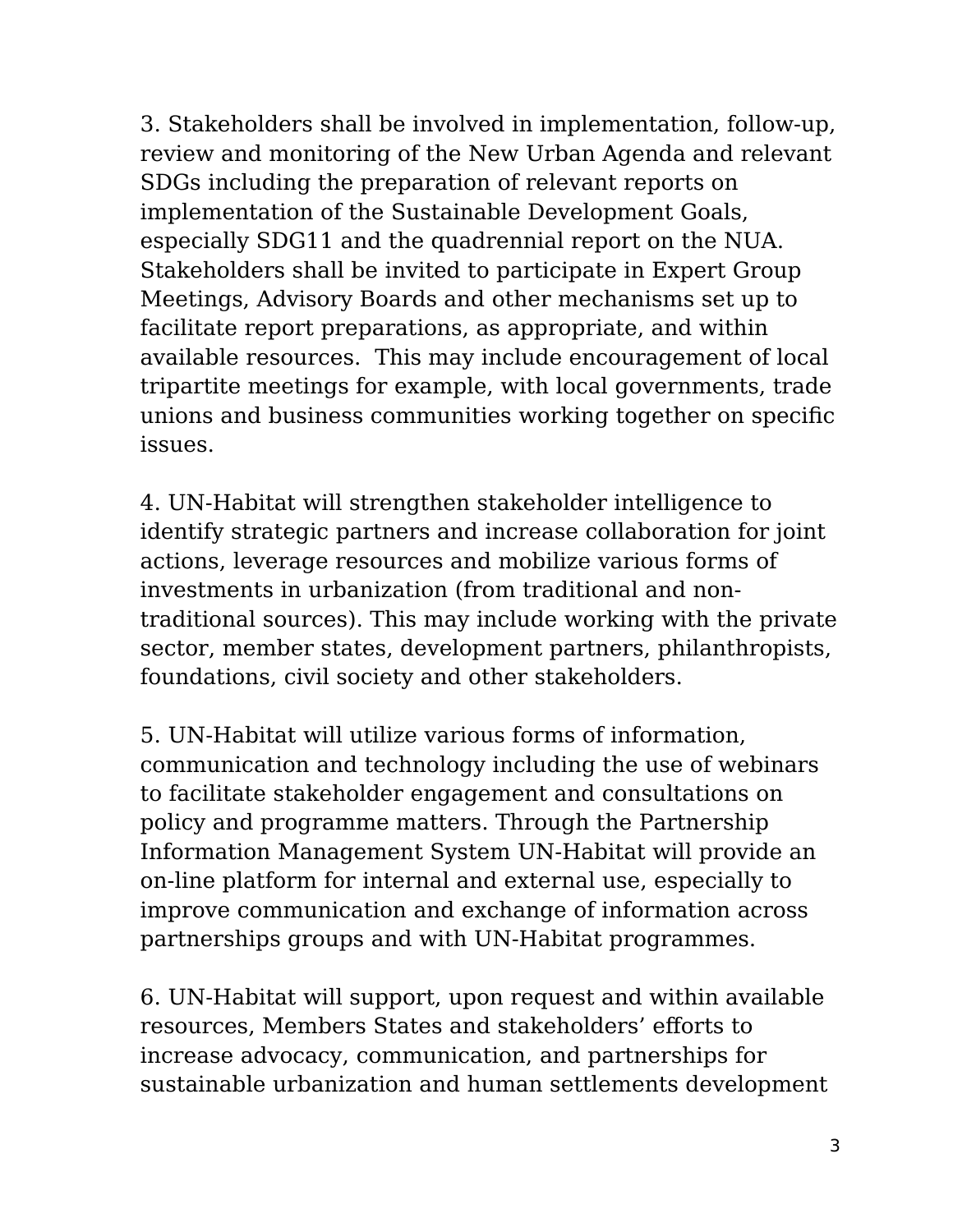at the local, national, regional and global level, with active engagement of women, youth, urban poor, grassroots and informal sector organizations, academia, local governments, parliamentarians, and other stakeholders.

7. UN-Habitat will make every effort to ensure active stakeholder engagement in UN-Habitat's unique partnership platforms, advocacy campaigns and outreach initiatives such as the World Urban Forum (WUF), regional and national urban forums, the World Urban Campaign (WUC) and thematic campaigns, World Cities Day and World Habitat Day.

8. UN-Habitat shall facilitate National Habitat Committees and/or national stakeholder advisory groups on sustainable urban development, where applicable, to spearhead, advocacy, resource mobilization, implementation and monitoring of relevant resolutions, and global agendas.

9. Stakeholders are encouraged to apply as implementing partners of UN-Habitat programmes through open and transparent processes in accordance with the UN-Habitat Implementing Partners Policy and Operating Procedures as well as UMOJA guidelines.

# **B.Accreditation**

1. [Governing Council] Rules of Procedure, Rules 61-67 apply to the participation and accreditation of non-members [of UN-Habitat] in the deliberations of the [Governing Council] [UN-Habitat Assembly]. Those rules, as they apply to non-member States; other United Nations bodies and specialized agencies; entities, intergovernmental organizations; local authorities; and other Habitat partners, shall continue to apply mutatis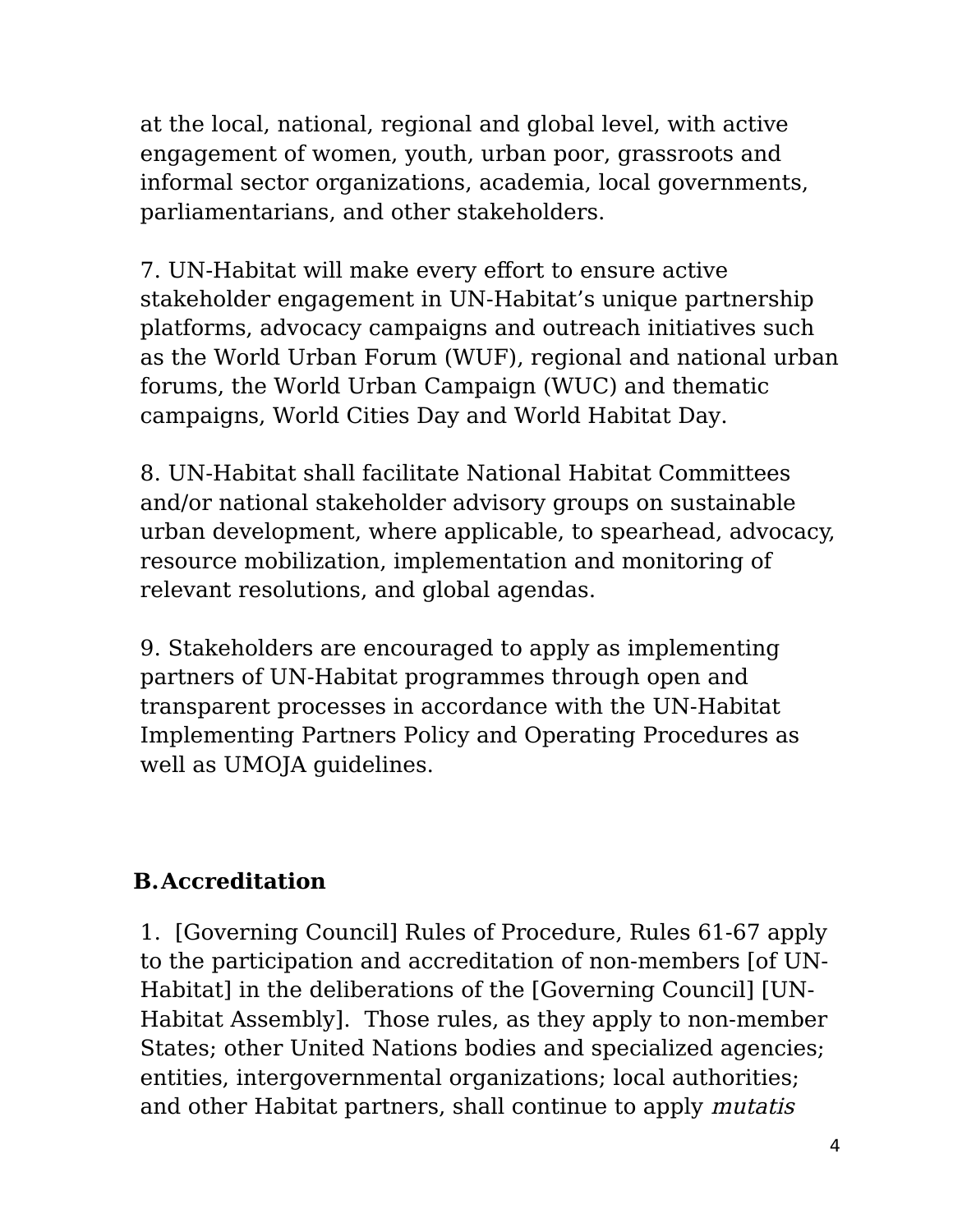mutandis, as appropriate to the newly established governance structure of Habitat, including the Assembly and Executive Board and subsidiary bodies.

2. This policy is intended to streamline and strengthen the accreditation process as elaborated upon in the attached accreditation procedure which forms part of this policy.

# **C. Accreditation benefits** [

1. Given the intergovernmental nature of the governing bodies of UN-Habitat, Member States have the prerogative to make final decisions and determine the level of participation of non-member state stakeholders, in accordance with these rules. Stakeholders have an opportunity to [provide contributions] CHI+ be consulted CHI- on agenda setting, policy and decision-making processes. Accredited organizations shall enjoy privileges, which include the following:

- (i) Observer status at all public meetings of the UN-Habitat governing bodies and subsidiary organs.
- (ii) Representatives of organizations shall receive official notification and invitation to make an oral or written statement, speak on a panel or organize a side event in accordance with the governing rules of procedure. These submissions may include contributions and recommendations for agenda items of sessions of the governing body and its subsidiary organs and recommendations on the subject matter of draft decisions for consideration by Member States. Advance notification shall be given, if a participation in a meeting is restricted. [Session presidents or chairs are encouraged to provide opportunities for accredited stakeholders to speak on topics of interest and areas of competency in such public meetings]; CHI-
- (iii) Stakeholder representatives are entitled to a ground pass, which allows them to attend all public meetings and events.
- (iv) Designated seats will be reserved for Major Groups in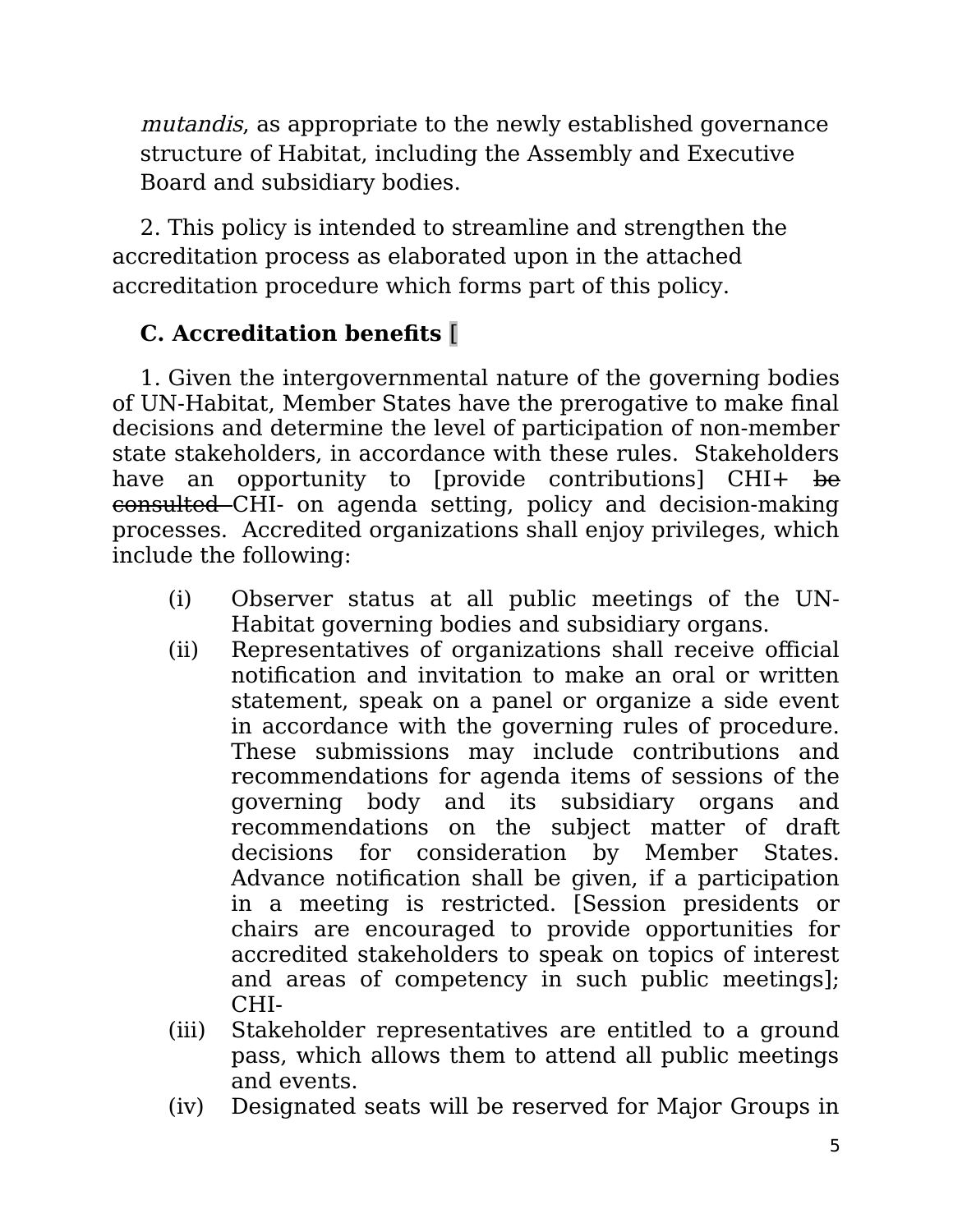all public meetings of the governing bodies for designated representatives.

- (v) Accredited stakeholders will have access to documents publicly available on the UN-Habitat websites and portals, official documents and reports of UN-Habitat, and documentation related to the work of the governing bodies and their subsidiary organs, including pre-session and in-session documents made available in public meetings. The UN-Habitat Secretariat will make every effort to provide access to such documents in a timely manner, using electronic and other modern information systems to facilitate delivery.
- (vi) Stakeholders shall be granted access to other relevant information portals. The UN-Habitat Secretariat will ensure that input received from Major Groups and other Stakeholders is made available on the relevant web portals.

# **D. Other matters**

# **1. Major Groups and Stakeholders Forum**

- (i) Prior to each session of the UN-Habitat's governing bodies and within available resources, the Secretariat shall facilitate the organization of a Major Groups and Stakeholders Forum that provides an opportunity for accredited stakeholders to consolidate their views and prepare their input to the session and its subsidiary organs.
- (ii) Member States and representatives of international organizations may participate in the Major Groups and Stakeholders Forum as observers. Major groups and stakeholders are encouraged to submit the main outcomes of such meetings in writing to the governing bodies, through the UN-Habitat secretariat, by the first working day of the session.

# **2. Major Groups and Stakeholders Mechanism**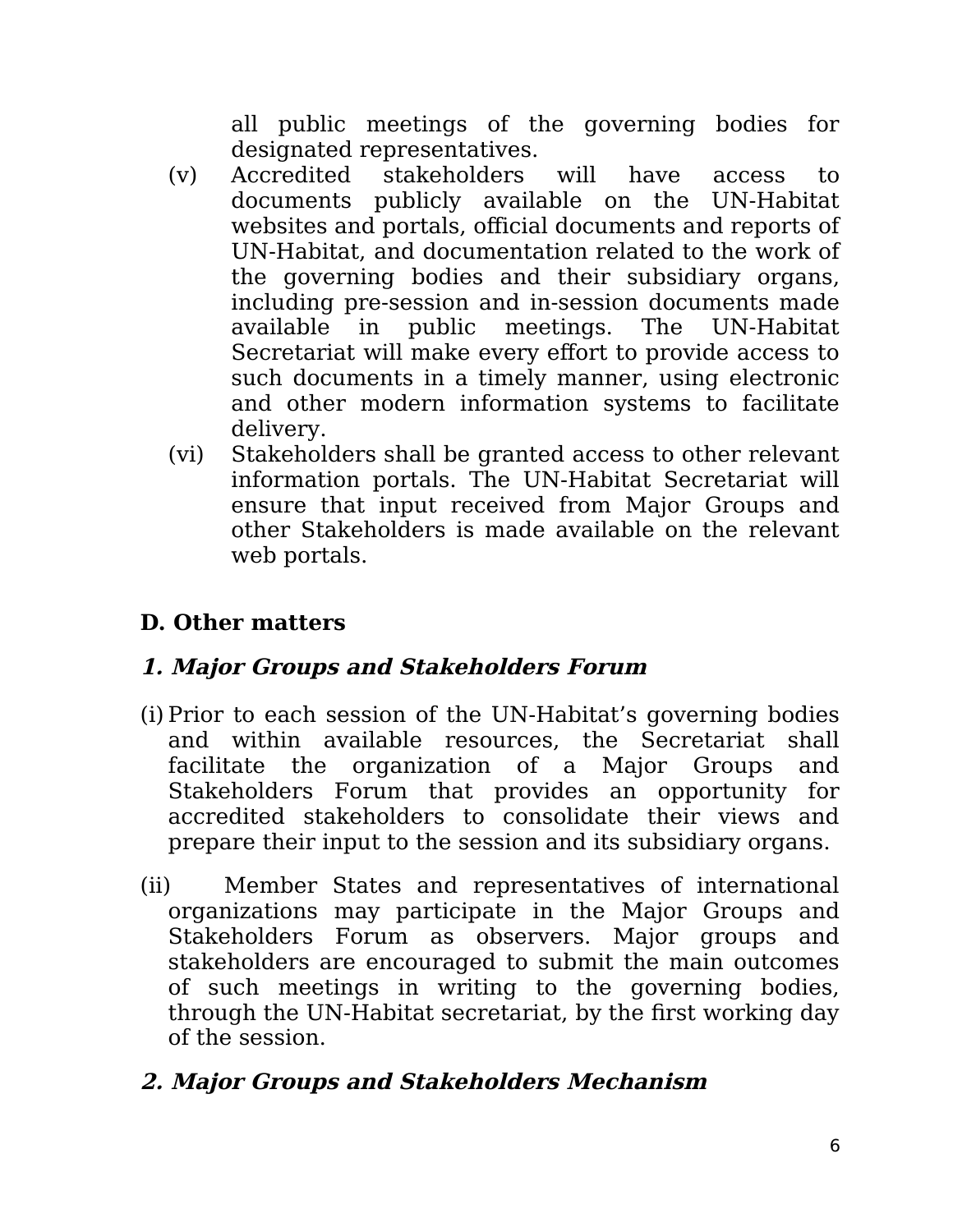Accredited stakeholders may form stakeholder bodies or other groups to organize their contributions and facilitate their participation in UN-Habitat processes. While self-organized, such bodies must adhere to the principles of transparency, responsibility and accountability, and respect the diversity of views among stakeholders on all issues.

### **3. Use of information and communications technology to enhance effective participation**

The use of modern information and communications technology will enhance the effective participation of stakeholders in a cost-effective manner. In addition to physical presence at meetings, virtual and online participation through webcasting of relevant meetings of the governing bodies and their subsidiary organs, UN-Habitat events, information platforms and discussion forums in accordance with the rules of procedure and the related access to information policy, is encouraged, to the highest degree possible, within available resources.

# **4. Participation of non-accredited stakeholders**

[While retaining the intergovernmental nature of the Assembly and its subsidiary organs, Executive Director, the President of the Assembly or the chairperson of a subsidiary organ, in consultation with the relevant Bureau, may invite a nonaccredited organization or individual, on the basis of their competency, expertise and experience, to meetings of the Assembly and its subsidiary organs for a specific task or purpose, in accordance with the existing rules of procedure.] CHI Delete

# **E. The role of the UN Habitat Secretariat**

(i) The Secretariat, in consultation with the Habitat Executive Board, shall support stakeholder consultation in UN-Habitat policy and decision-making processes, programme design,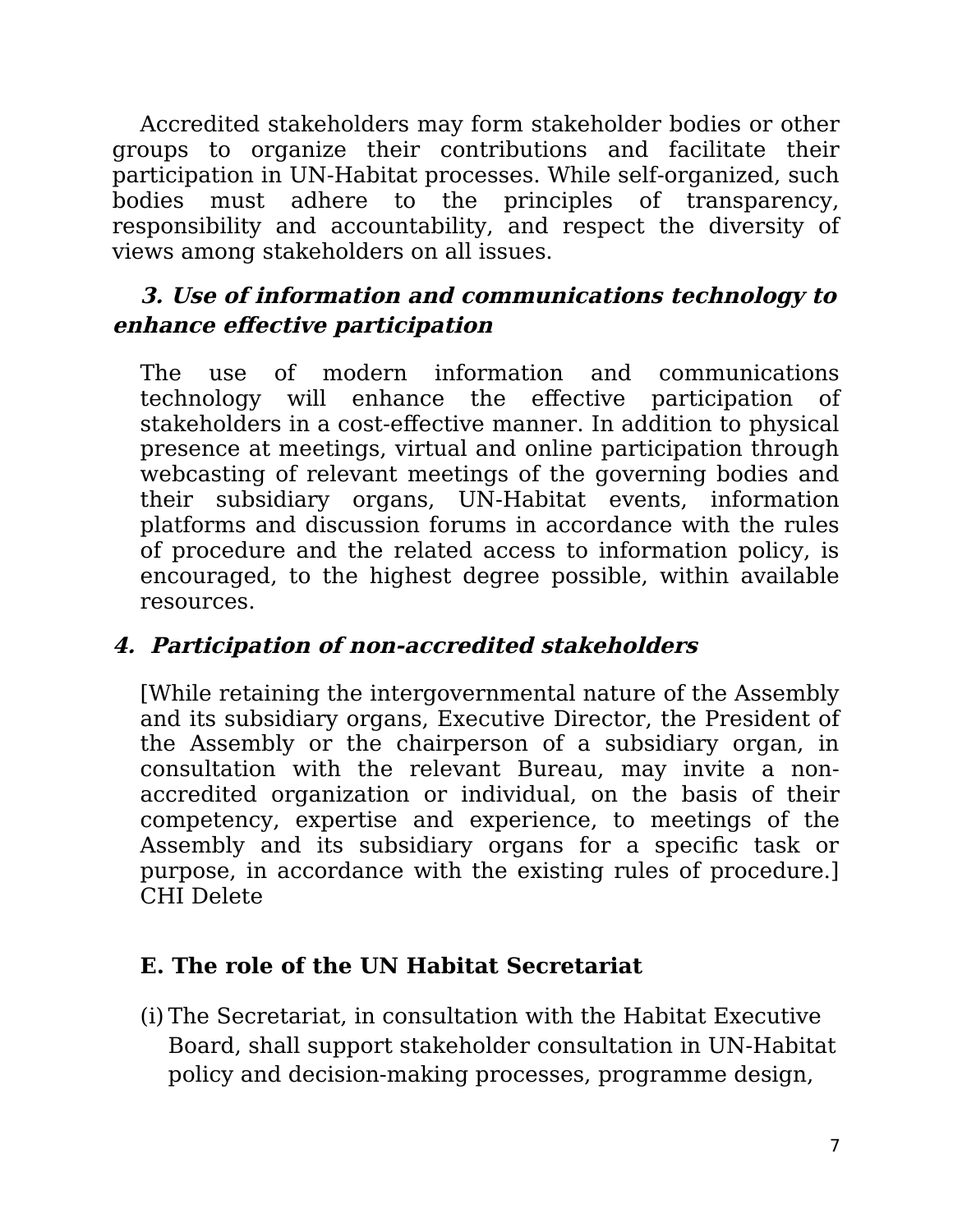implementation, strategies, reports, monitoring and evaluation.

- (ii) The Secretariat liaising with Stakeholder Advisory Boards, Major Groups and Stakeholders, stakeholder's platforms, alliances, networks, civil society, grassroots, informal sector and community-based organizations shall facilitate stakeholder consultation in the monitoring and reporting on implementation of the NUA and SDGs.
- (iii) The Secretariat, through a Partner Information Management System, shall facilitate the accreditation process by processing applications for accreditation.
- (iv) The Secretariat shall also facilitate identification of new stakeholders, sharing of relevant policy and programme information with stakeholders, and linking new partners with relevant stakeholders and UN-Habitat programmes.

# **F. Stakeholder engagement guidance**

- (i) The Secretariat shall prepare and periodically update, a stakeholder engagement handbook to guide stakeholders on how to engage and participate in UN-Habitat policy and decision-making processes in the context of intergovernmental processes, and in programme design, implementation, monitoring and evaluation.
- (ii) The Member States take special note of ECOSOC Resolution 1996/31 "Consultative relationship between the United Nations and non-governmental organizations" and